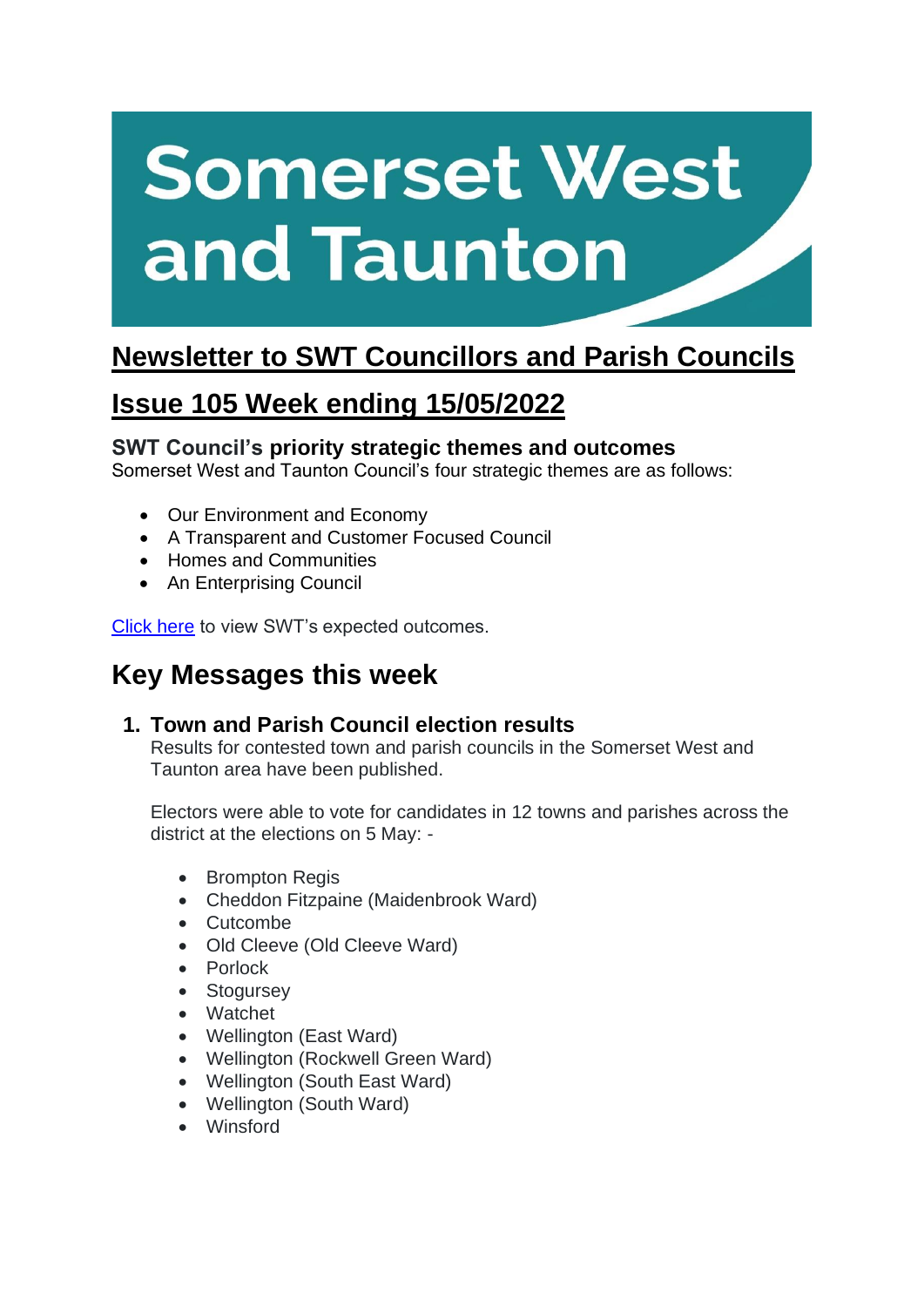The [results](https://www.somersetwestandtaunton.gov.uk/media/3365/parish-council-results-may-2022.pdf) are available to view on the SWT elections page together with the [statements of persons](https://www.somersetwestandtaunton.gov.uk/media/3326/statements-of-persons-nominated-uncontested-parishes.pdf) nominated for election at uncontested towns and parishes.

Please [click here](https://www.somersetwestandtaunton.gov.uk/news/town-and-parish-council-election-results/) to read the full press release.

#### **2. Democracy and Governance Committee Meetings**

You can search by Committee or by the monthly calendar for details of all [Committee meetings.](https://www.somersetwestandtaunton.gov.uk/your-council/council-meetings/) Here you can find the agendas and minutes of all meetings, as well as which Councillors sit on each Committee.

- **SWT Annual Council, SWT Full Council – Tuesday 24 May 2022**, in the JMR at 6.15pm. The agenda and report packs are available to view on the [website.](https://democracy.somersetwestandtaunton.gov.uk/ieListDocuments.aspx?MId=2891&x=1) Deadline for public questions is 4pm on Friday 20 May.
- **SWT Community Scrutiny Committee – Wednesday 25 May 2022**, in the JMR at 6.15pm. Deadline for public questions is 4pm on Monday 23 May.
- **SWT Planning Committee – Thursday 26 May 2022**, in the JMR at 1.00pm. Deadline for public questions is 4pm on Tuesday 24 May.

Meetings will still all be live streamed so that members of the public can watch at home. To watch the live stream when the meeting commences, please visit the SWT website by [clicking here.](https://democracy.somersetwestandtaunton.gov.uk/mgCalendarMonthView.aspx) If you are not able to watch the meeting live, you can also watch it after the meeting.

Please see the dates listed above re deadlines for submitting questions or statements. Information on speaking at public meetings is available on the SWT [website.](https://www.somersetwestandtaunton.gov.uk/your-council/speaking-at-a-council-meeting/)

#### **3. Town and Parish Register of Interest Forms**

The Monitoring Officer recently sent out an email, attaching the required forms that need to be completed following the elections.

This included: -

- LGA model Councillor Code of Conduct City, Town and Parish Councils
- Declaration of Acceptance of Office Form
- Register of Interest Form

The Localism Act 2011 requires that the Monitoring Officer hold and maintain a register of interest for all District, Town and Parish Councillors.

All Town and Parish Councillors are required to fill in a new Register of Interest (ROI) form. A form will need to be completed irrespective of whether they have been a Councillor before. SWT delete and securely destroy any previous ROI forms.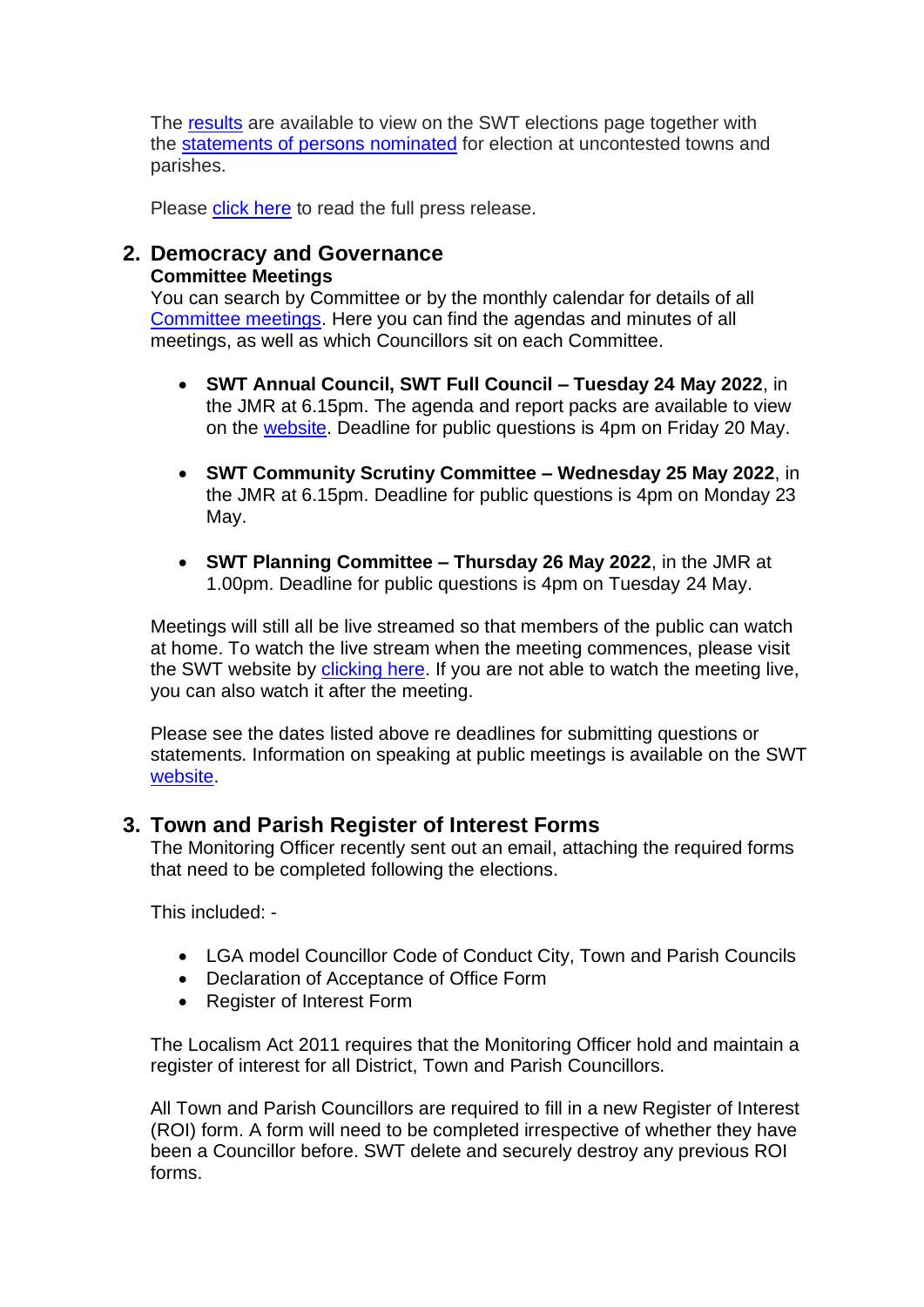They will have 28 days to return their form following their declaration of acceptance of office. The email address to send the forms to is [governance@somersetwestandtaunton.gov.uk.](mailto:governance@somersetwestandtaunton.gov.uk) If any Councillors decide to print and send the forms in the post, please ensure that they are addressed as:

Governance Team Somerset West and Taunton Council Deane House, Belvedere Road, Taunton, TA1 1HE

Once the forms arrive with the SWT Governance Team they will have signatures redacted, be scanned and uploaded to the website. It is a legal requirement that the Monitoring Officer publishes all Register of Interest forms on the SWT website. If any Councillors are concerned about this, please ask them to contact the Monitoring Officer to discuss.

Traditionally, some Town and Parish Councils have been better at returning their ROIs than others. This year the Monitoring Officer will give an update to each Ward Member (in mid to late June) on the returns that are missing so that this can be raised when they are attending the next Town or Parish Council meeting. Updates will also be regularly given to the Standards Committee.

#### **4. Training available to Councillors and Parish Clerks**

Now that you have your new Councils/Councillors in place it is worth thinking about training, as it is always good to get your new Councils off to a good start

The [Somerset Association of Local Councils](https://www.somerset-alc.org.uk/) (SALC) run a number of courses that are designed for new Councillors (or are a useful refresher), which include:

- Councillor essentials P1 Roles and Responsibilities
- Councillor essentials P2 Governance and Finance
- Responding to Planning Applications
- Successful chairing
- The Council as an employer

They also offer training on the Code of Conduct.

However, in previous years SWT has also offered a number of sessions on the Code of Conduct, Register of Interests, meeting etiquette and the pitfalls of social media. As well as offering several virtual sessions that any Councillor or Clerk can attend, the Monitoring Officer is also willing to undertake training for any Town and Parish Council, if they would like it.

Please email [A.Tregellas@somersetwestandtaunton.gov.uk](mailto:A.Tregellas@somersetwestandtaunton.gov.uk) if your Council would like to attend a SWT training session.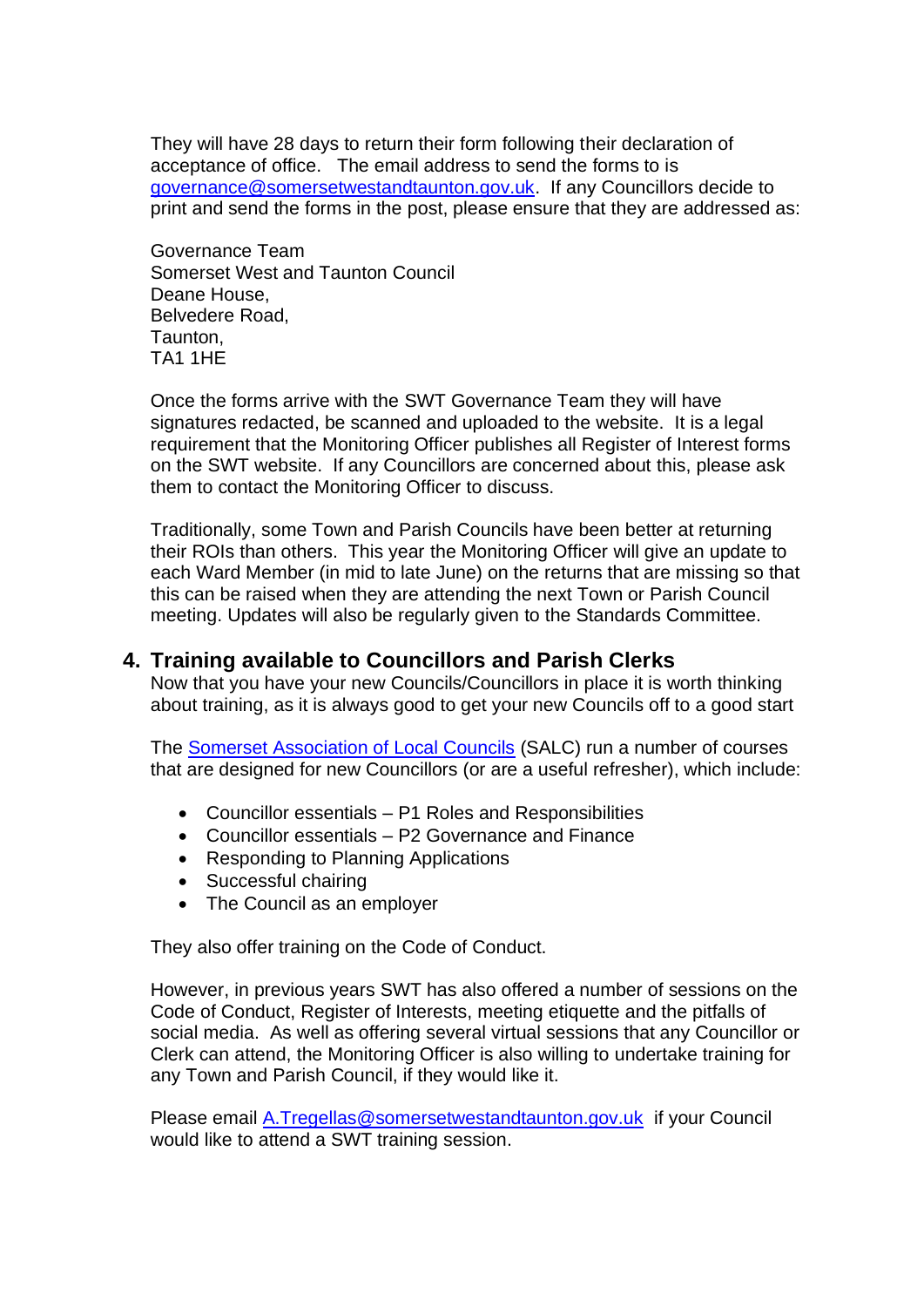#### **5. Funding available for electric vehicle charge points**

SWT has launched a new round of grant funding to support the installation of electric vehicle charge points (EVCPs) across the district. 

Parish and town councils are being invited to apply for grants of up to £1,500 in match funding for installation of the charge points. 

Several parishes have installed EVCPs following successful grant applications in the initial round of funding from SWT including Brushford, Luxborough, and Stoke St Gregory. 

Applications from parish and town councils, and community centres, are welcome **before the 30 September 2022**. 

Please [click here](https://www.somersetwestandtaunton.gov.uk/news/funding-available-for-electric-vehicle-charge-points/) to read the full press release.

#### **6. SWT shortlisted in regional planning awards**

SWT's Climate Positive Planning guidance has been shortlisted in this year's Royal Town Planning Institute (RTPI) South West awards.

The RTPI Awards for Planning Excellence highlight exceptional examples of how planning and planners have a positive impact on the quality of life for people and communities in creating places and protecting the environment.

The [Climate Positive Planning](https://www.somersetwestandtaunton.gov.uk/planning-policy/climate-positive-planning/) guidance, which was published in February 2021, has been shortlisted for the awards' 'Excellence in Plan Making Practice' category, in recognition of its role as a swift and flexible tool through which the Council has effectively integrated its declarations of Climate and Ecological Emergencies into planning.

Please [click here](https://www.somersetwestandtaunton.gov.uk/news/swt-shortlisted-in-regional-planning-awards/) to read the full press release.

#### **7. New campaign promotes SWT as business 'growth hotspot'**

Backed by key business leaders, SWT has launched an exciting new inward investment campaign to put the area on the map with future business investors.

The SWITCH campaign is being delivered to promote the area of Somerset West and Taunton as a key business destination, rich in growth and innovation opportunities.

The campaign, which launched yesterday (12 May 2022) at Somerset Cricket Club in Taunton, focuses on the opportunities in key growth sectors and the Council's investment and regeneration plans for the area; highlighting the many benefits for national and international organisations looking for a location for their business to thrive.

Please [click here](https://www.somersetwestandtaunton.gov.uk/news/new-campaign-promotes-swt-as-business-growth-hotspot/) to read the full press release.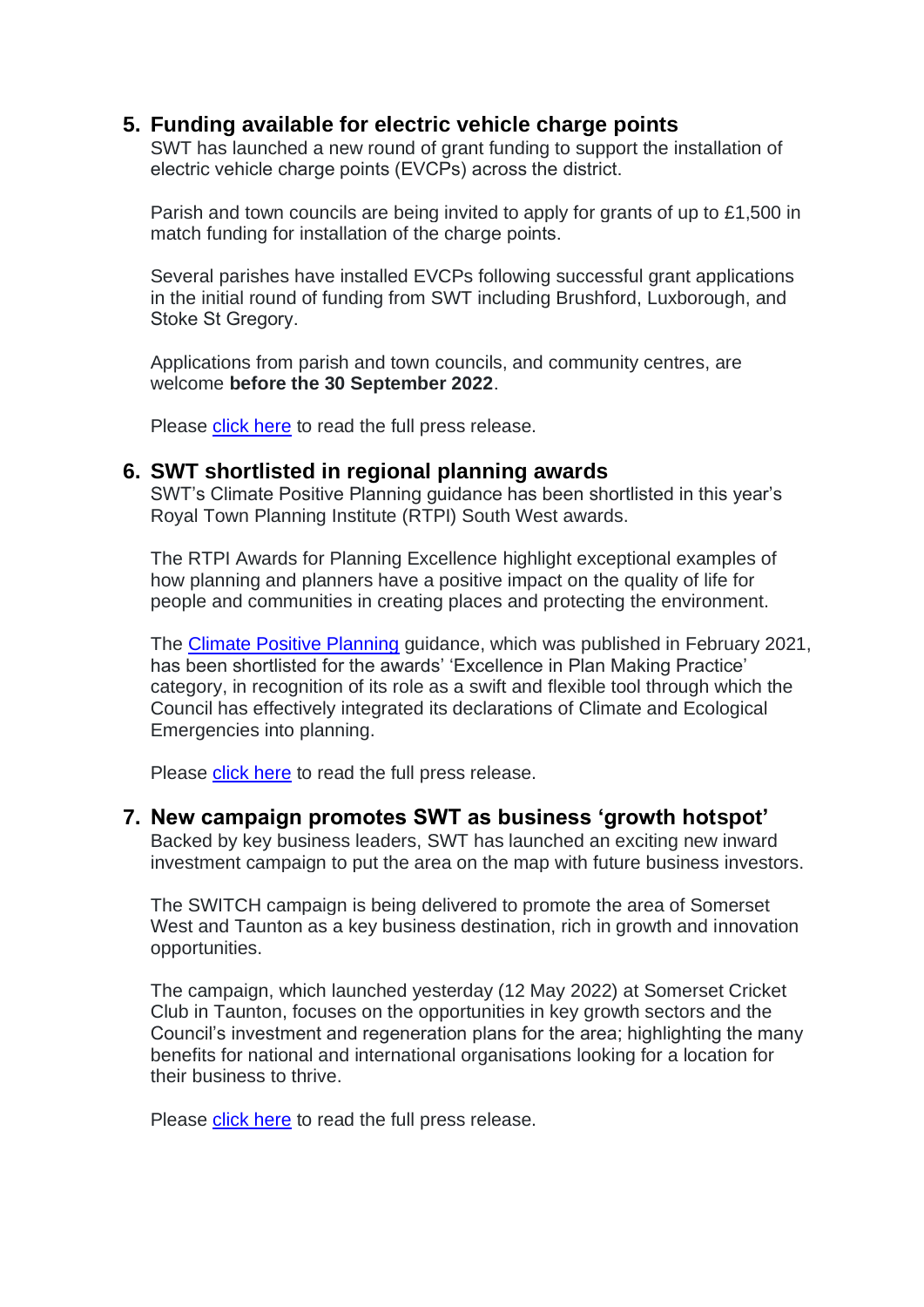#### **8. Vivary Park resurfacing underway**

Work has started to resurface the network of paths in Taunton's Green [Flag](https://www.somersetwestandtaunton.gov.uk/news/swt-celebrates-green-flag-awards/) award-winning Vivary Park.

The work at Vivary Park is part of SWT ongoing re-surfacing programme and improvement plan for the Council's parks and open spaces.

It will be carried out in stages by contractors [RK Bell,](https://www.rkbell.com/) to ensure continued access for the public with temporary restrictions on the paths being re-surfaced. The programme of works will not affect events in the park and will be suspended over the Queen's Platinum Jubilee weekend when the Council is hosting a Big [Jubilee Lunch](https://www.somersetwestandtaunton.gov.uk/news/celebrate-the-queen-s-platinum-jubilee-with-swt/) on Sunday 5 June.

Resurfacing of the paths in Wellington Park is complete and a new raised walkway has been built at the Swains Lane Nature Reserve in Wellington.

Further works are planned at other locations in Taunton and Minehead.

Please [click here](https://www.somersetwestandtaunton.gov.uk/news/vivary-park-resurfacing-underway/) to read the full press release.

**9. Local leisure centres exceed pre-pandemic membership levels** Local leisure operator, Everyone Active, has exceeded pre-pandemic membership levels, proving that health and fitness is firmly back on the agenda of the local community.

Managed in partnership with SWT, Everyone Active has seen a sharp rise in Health and Fitness memberships at its sites which host gyms - Wellsprings Leisure Centre, Wellington Sports Centre and Blackbrook Leisure Centre and Spa.

The award-winning leisure operator has reported an increase in demand for holistic and wellbeing classes such as, Yoga, Pilates and Body Balance. In addition, 25–34-year-olds are the most common age group to attend the gym and fitness classes.

Please [click here](https://www.somersetwestandtaunton.gov.uk/news/local-leisure-centres-exceed-pre-pandemic-membership-levels/) to read the full press release.

#### **10. Launch of SWT Climate News**

The SWT Climate Change Team has just launched its first 'Climate News' which will be published monthly on the SWT website and sent to SWT residents and businesses who sign up to receive a copy.

The newsletter aims to showcase all the great work that is happening across Somerset West and Taunton to achieve carbon-neutrality by 2030.

Please [click here](https://content.govdelivery.com/accounts/UKSWT/bulletins/316fd35) to read Issue 1.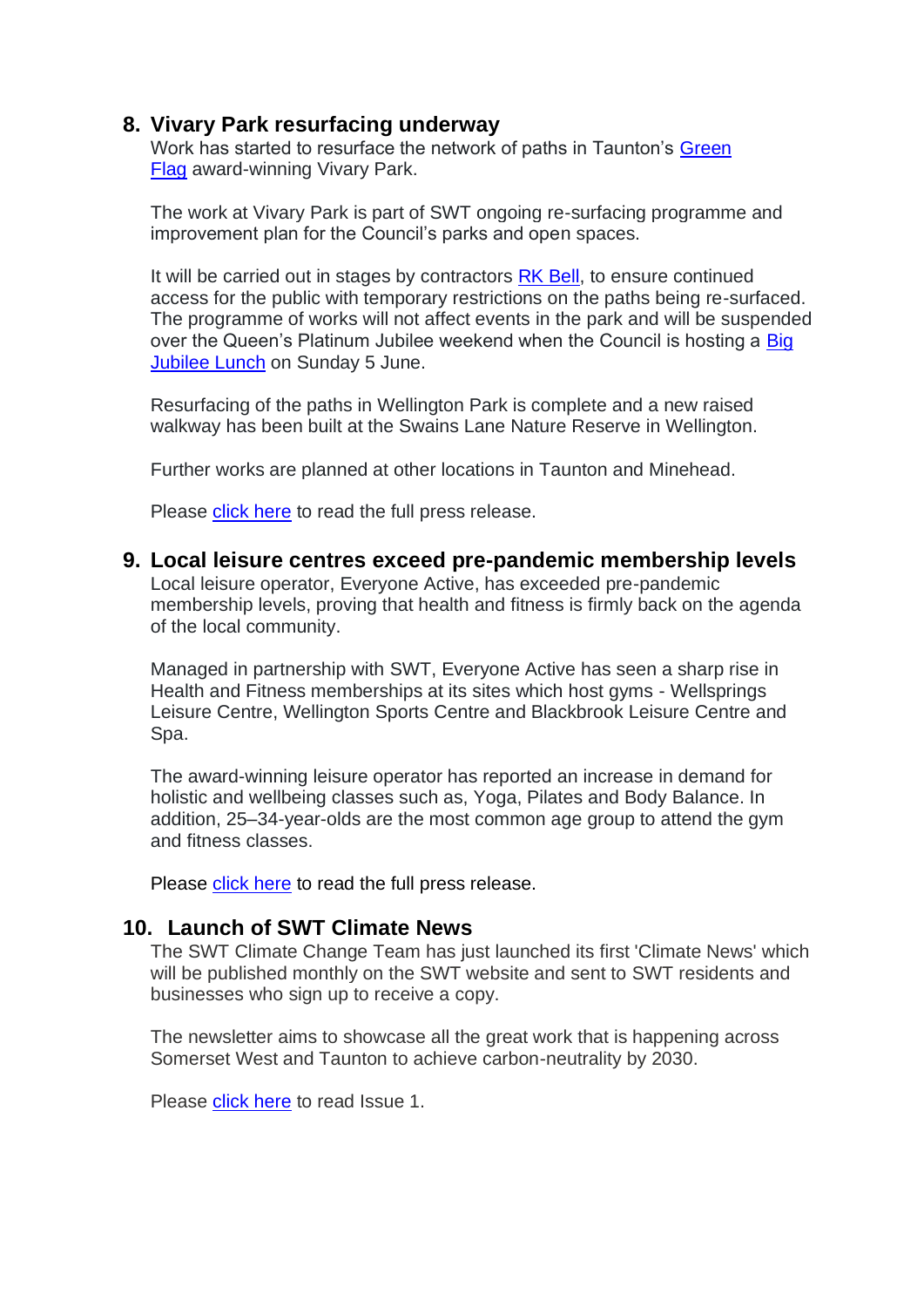#### **11. SWT Housing Survey undertaken by Acuity**

SWT have commissioned a company called Acuity to survey our housing tenants by telephone. The survey will help SWT understand tenant satisfaction with us, as their landlord. Please re-assure SWT tenants that if they do receive a call from Acuity, it is legitimate.

#### **12. Reminder - SWT Hardship Fund**

SWT has provided a Hardship Fund of £50,000 for use as a means–tested benefit of up to £200 available for application by eligible low-income households residing in the SWT area.

During 2022/23, Taunton Citizens Advice and West Somerset Advice will use the fund to provide financial assistance to low-income households who are unable to pay for essentials due to lack of sufficient means (and have exhausted recourse to other support such as Local Assistance Scheme (LAS), Surviving Winter fund, foodbanks and any other scheme for which they may be eligible).

If you know someone who may be eligible for this financial help, please ask them to contact [Taunton Citizens Advice](https://citizensadvicetaunton.org.uk/advice-form/) or [West Somerset Advice.](https://www.westsomersetadvice.org.uk/?page_id=172)

#### **13. Somerset Waste Partnership Services (SWP) Fixy unveiled and in Taunton this Saturday**

SWP's Fixy initiative kicked-off its campaign to bring repair and reuse of electricals to all corners of the county this week. The converted van was unveiled on Somerset Day and makes its debut at eat:Taunton event this Saturday.

Recycling is great, but repair and reuse is even better, and this is about loving your stuff for longer. If it has a plug or takes batteries, Fixy wants to help give it new lease of life.

Somerset has a flourishing network of Repair Cafes and similar groups. Fixy will be giving them practical support and helping them grow.

Carrying helpful tools and vital spare parts, the van – named Fixy McFixface in a public vote - boasts a solar-powered power supply and will offer a portable appliance (PAT) testing service to give fixed electricals a safety check.

Join the team at eat:Taunton on **Saturday (14 May, 10am-4pm)** in East Street to find out more about repair and reuse and enter a prize draw to win a refurbished laptop, smartphone, or tablet.

The team will be sign-posting people to [Taunton Repair Café](https://tauntontransition.wordpress.com/) which is running from 1.30-4.30pm at nearby Moose Hall on Tower Lane (TA1 4AR).

The café's volunteers will do their best to fix anything taken along, including electricals, electronics, clothing, furniture, toys, tools and ceramics. They will also be able to sharpen knives and small tools.

If you haven't tried repair and reuse, now is the time to give it a go!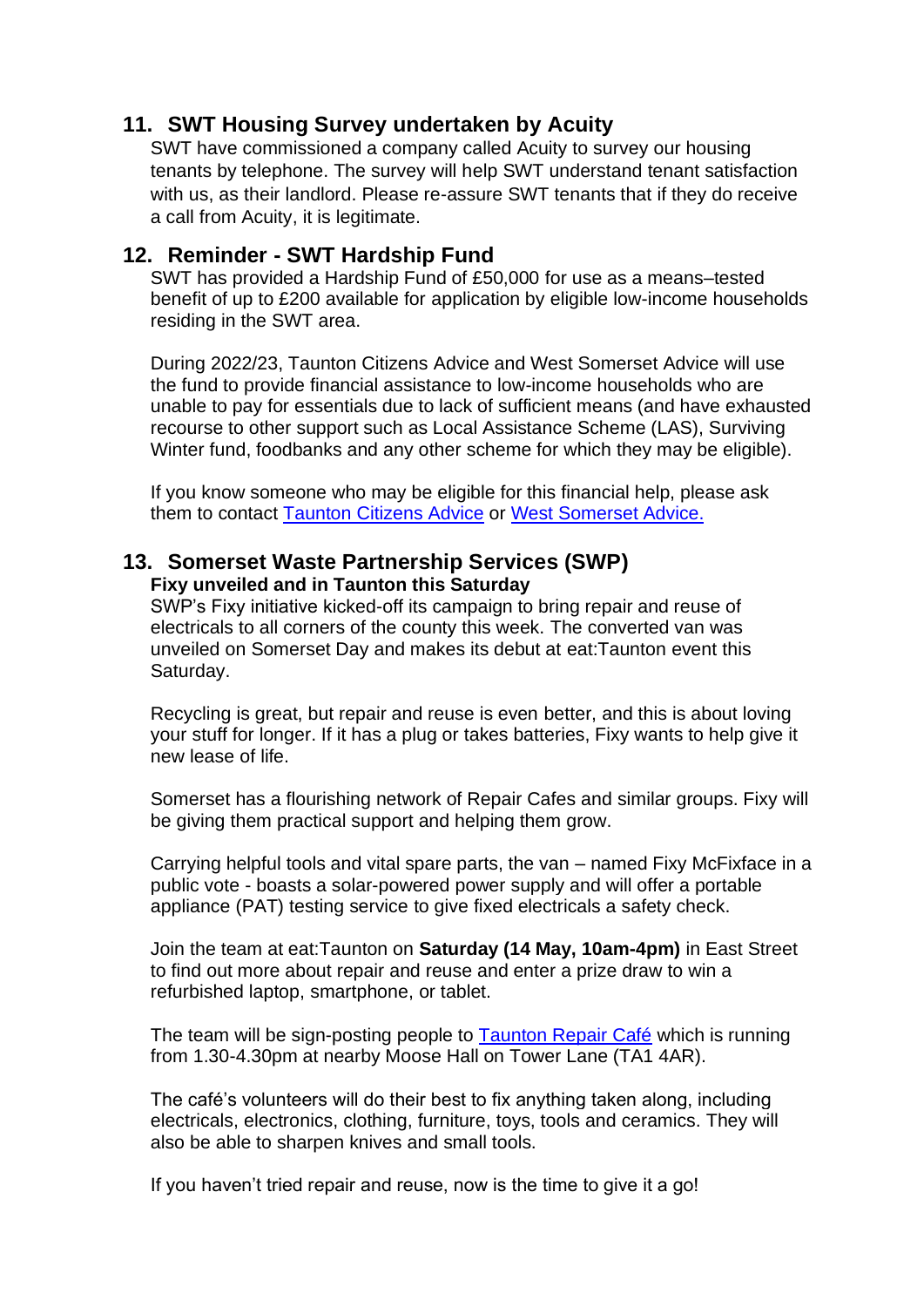Repair cafes are also scheduled for [Wells](https://www.sustainablewells.org.uk/repair-cafe-may-2022-the-big-fix/) and on the [Blackdown Hills](https://www.facebook.com/RepairCafeBlackdowns/) on Saturday 14 May as part of "The Big Fix" – a nationwide initiative to promote repair and reuse.

In the coming months, Fixy will be attending events to promote repair and reuse, provide information about local repair cafes and groups, and encourage volunteers to get involved and share their skills.

By teaming up with Somerset-based Donate-IT, Fixy will be taking donations of broken or unwanted smart tech for repair to pass on to those schools, groups or individuals who need them.

For more information and the latest on Fixy, including where Fixy McFixface will be and when, and how to get involved in repair and reuse visit [somersetwaste.gov.uk/fixy](https://www.somersetwaste.gov.uk/fixy/)

Remember: working electricals and electronics should always be passed on to others or donated to charity shops if they are no longer needed. Broken items that cannot be repaired for reuse can be recycled from the kerbside as part of Recycle More collections. Items must be small enough to fit into a carrier bag (not a black sack) which should be left untied next to your other recycling.

Please [click here](https://www.somersetwaste.gov.uk/fixy-love-your-stuff-for-longer/) to read the full press release.

To see, download, print or add to a smart device all your collection days - for recycling, rubbish and garden waste - visit My Collection Day at [somersetwaste.gov.uk.](http://somersetwaste.gov.uk/?fbclid=IwAR3velLcLjig3tJMBaJ5GN7pDKShb2Mg2BiPlOSisalKJMZO3zm6EWOEOKk) (When entering your post code in the search bar, please include the gap i.e., AB12 3CD)

Calendars can be downloaded for printing or directly into your laptop or mobile device's calendar - creating helpful automatic reminders.

You can find lots more information about Recycle More online at [somersetwaste.gov.uk/recycle-more.](https://www.somersetwaste.gov.uk/recycle-more/) Extra guidance and support can be requested using a form on this page, or by calling SWT.

## **New Council for Somerset**

A dedicated inbox to ensure enquires about the new council and the unitary programme are dealt with quickly and efficiently has been set up. Email [info@newsomersetcouncil.org.uk.](mailto:info@newsomersetcouncil.org.uk)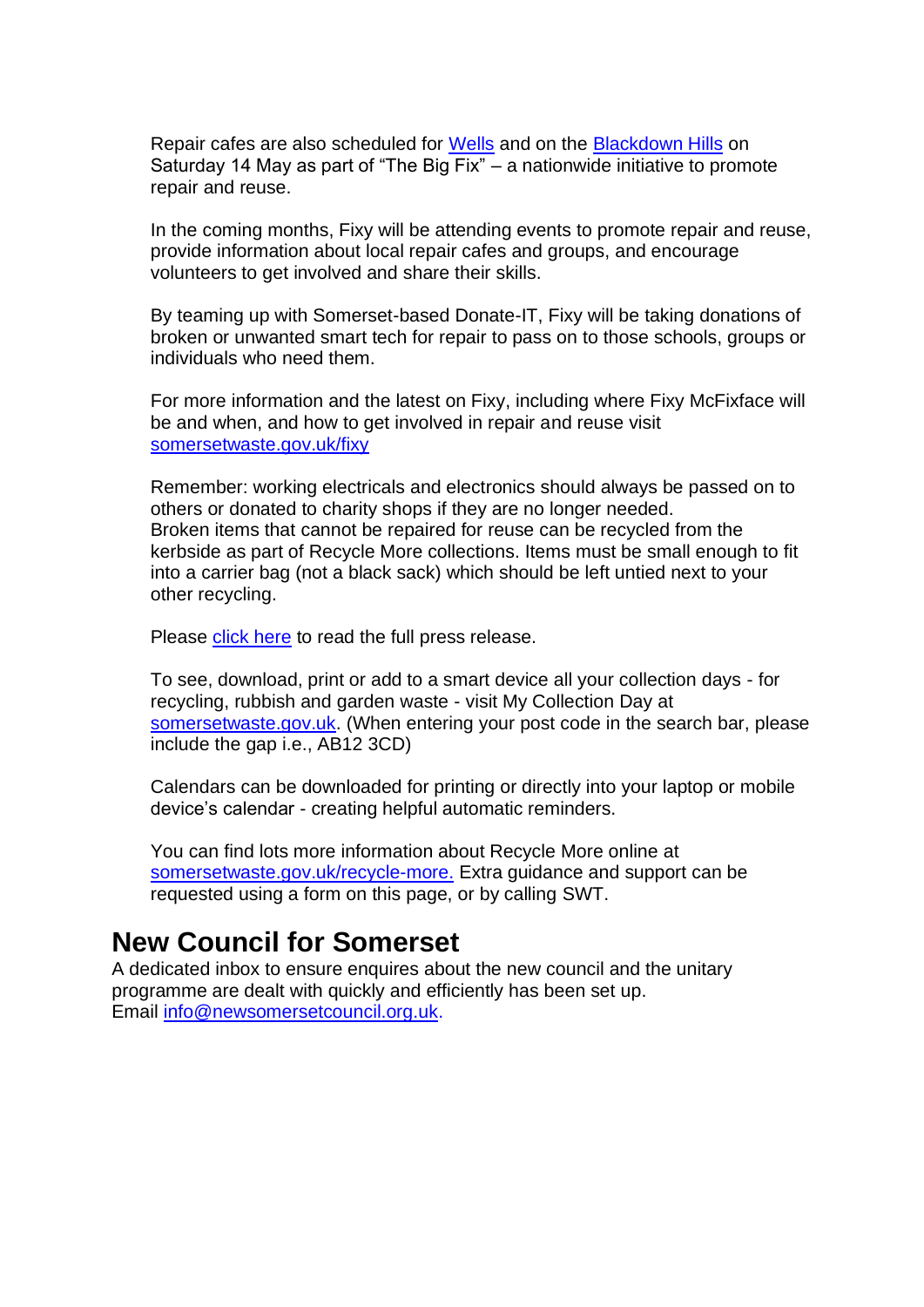# **Partner Engagement – Key messages from other Public Service Areas Somerset County Council (SCC)**

#### **SCC Highway Maintenance Update**

The good weather this week has contributed to works being completed ahead of schedule.

SCC contractors have successfully completed the repair of 166 Safety Defects (131 in the Taunton area and 35 in West Somerset).

**IMPORTANT ANNOUNCEMENT** for users of the **A39 between Porlock and Minehead** on the hill at Venniford (the narrow section between the Wootton Courtenay junctions):

Works to undertake important drainage work on the A39 between Minehead and Porlock have been **temporarily postponed**. These works will need to take place prior to the resurfacing planned in the summer and an alternative schedule will be shared with the community and road users as soon as it becomes available.

#### **New works for week commencing 16 May 2022 are:**

- NEW: Footway resurfacing in at **Bradford on Tone Rd, Taunton**  5-day road closure from **Monday 16 May.**
- NEW: Carriageway patching at **A396 Bridgetown**  5-day road closure from **Monday 16 May**.
- Completed: Pedestrian safety barrier repairs**: Hamilton Road, Hurdle Way and A38 Musgrove entrance – Taunton**
- Completed: Footway resurfacing: **Oaken Ground, Wellington**
- Completed: Carriageway resurfacing preparation works **Cher, Minehead**
- Completed: Repair of sinkhole in **Duke Street Taunton**
- Completed**:** Changing of speed limit signs **Stoke St Gregory Taunton**
- Completed: footway resurfacing works in **Bishops Lydeard at Darby Way** and at **King George Road, Minehead**

For information on highway maintenance works and to stay up to date visit [www.travelsomerset.co.uk](http://www.travelsomerset.co.uk/) or follow [@TravelSomerset](https://twitter.com/search?q=%40TravelSomerset&src=recent_search_click) on Twitter.

#### **Reporting a problem on the road**

Alerting SCC to potholes or a host of other problems on the road is now easier and quicker – and you can track its progress after you've reported it.

Gone is the need to make phone calls or send emails - thanks to a new upgraded online system with an improved interactive map, members of the public can report a problem 24/7 and the Highways team will get on the case. From potholes, blocked drains and broken manhole covers, to overgrown vegetation, damaged pavements or cycle paths, faulty traffic lights or missing markings - they can all be reported in just minutes from a smartphone, tablet or computer.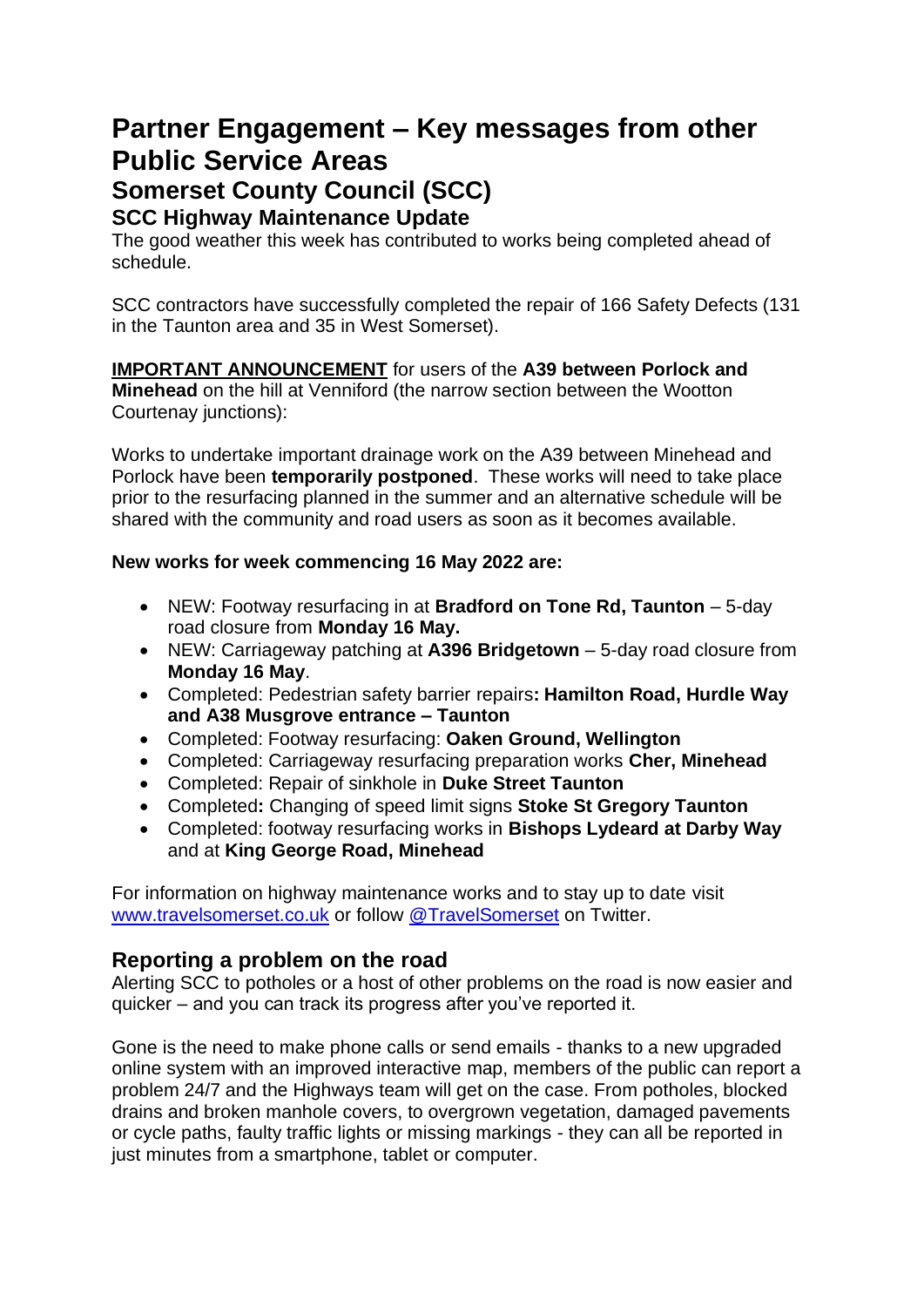The full range and how to report is available here [www.somerset.gov.uk/roads-and](http://www.somerset.gov.uk/roads-and-transport/report-a-problem-on-the-road/)[transport/report-a-problem-on-the-road/.](http://www.somerset.gov.uk/roads-and-transport/report-a-problem-on-the-road/)

The new development means that if you're reporting a fault, you can now track its progress. If it's safe to pull over, all you need to do is take a quick picture of the fault, then visit the Report It site on your phone, answer a few simple questions and upload your picture. You'll be sent a link which enables you to track its progress.

Please [click here](https://somersetnewsroom.com/2021/12/13/reporting-a-problem-on-the-road-is-now-a-hole-lot-easier/) to read the full press release.

## **National Highways**

**Supplementary Consultation launched on A358 Dualling Project**

**National Highways is consulting on design changes for the proposed upgrade to the A358 between Taunton and Southfields roundabout.**

The consultation will run from Tuesday 24 May until **11.59pm on Sunday 26 June 2022.**

National Highways is looking to upgrade approximately 8.5 miles (13.6 km) of the A358 to a high-quality and high-performing dual carriageway. Since the 2021 consultation changes have been made to the preliminary design which will improve safety and access to local roads and reduce the impact on communities, the environment and the local landscape.

Your feedback will help National Highways develop the application for a Development Consent Order (DCO), the type of planning permission needed for the scheme.

When the supplementary consultation opens on 24 May you will be able to find out more about the proposals and have your say, by visiting National Highways' online exhibition or one of the consultation events. The project team will be on hand at faceto-face events and webinars to answer your questions.

#### **Consultation Events in Person (from 11.00am – 8.00pm)**

- **Thursday 26 May** Monks Yard (Conference Room) Ilminster (TA19 9PT)
- **Wednesday 8 June** Somerset County Cricket Club (TA1 1JT)
- **Saturday 11 June** Taunton Racecourse, (TA3 7BL)

Please [click here](https://nationalhighways.co.uk/our-work/south-west/a358-taunton-to-southfields/) to read the full press release.

#### **New Journey Planning website for Somerset**

SCC has developed a new journey planning website called 'Think Travel'. 

The website is dedicated to planning journeys within Somerset and includes information on public bus services, community transport and the demand responsive 'Slinky' service. There is also a dedicated noticeboard area to help facilitate car sharing.

The website will be particularly useful to individuals or groups who have difficulty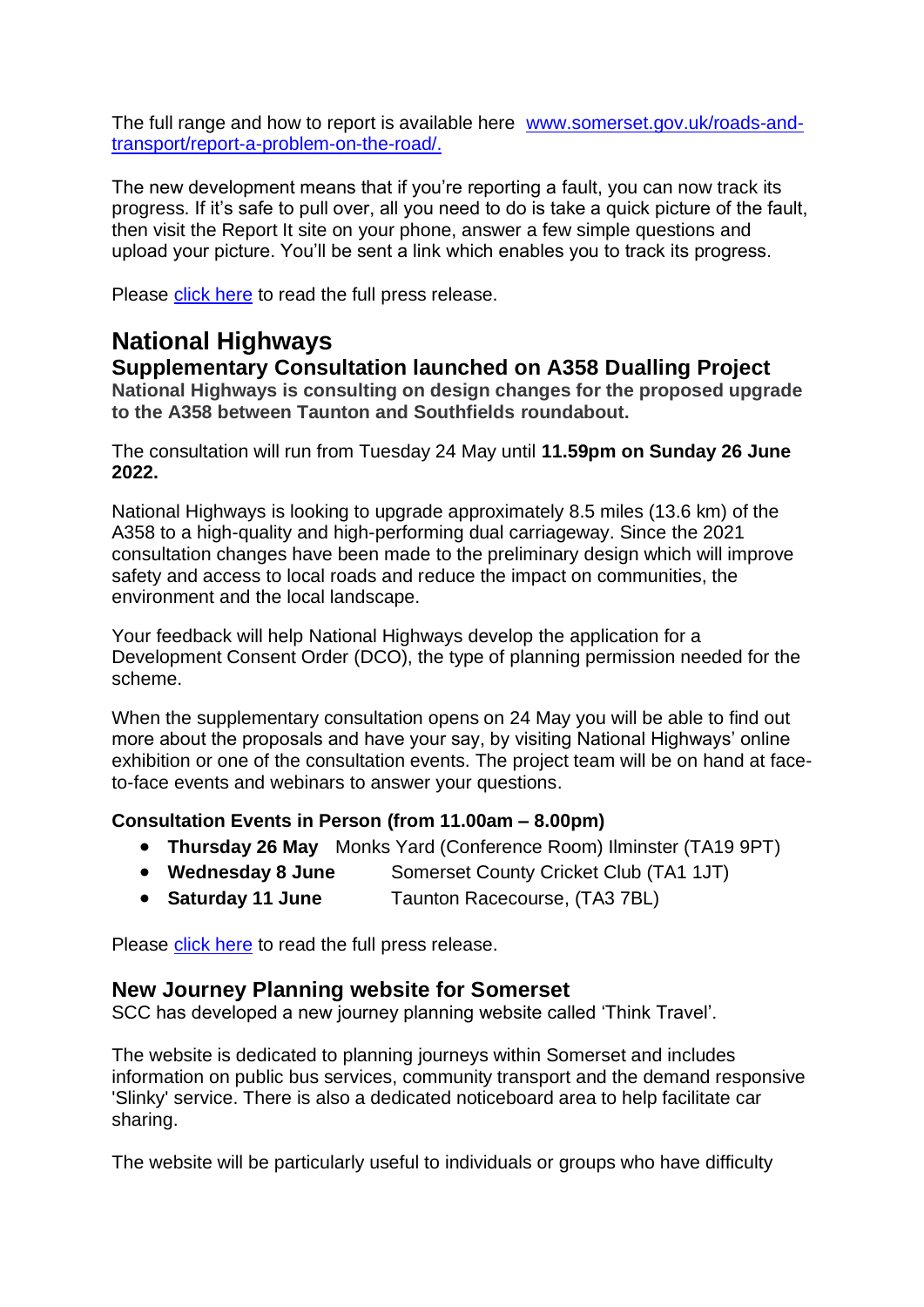accessing public transport and want to know what other transport options are available to them.

Please [click here](https://somerset.thinktravel.info/) to find out more.

## **Step Up Somerset**

#### **Employment advice service coming to a location near you**

Looking for work, new skills and training opportunities or information on how to grow your business? Would you like to try out digital equipment to find out what might suit you? Then come and visit us at the new Step Up to Mobile Outreach service which is coming to a location near you.

Friendly advisors will be on hand to help you explore work opportunities, improve your CV, give helpful tips on how to find and apply for jobs online, and signpost you to a range of organisations who can provide specialist support. If you are currently in employment, the advisors will provide advice on training and skills opportunities to help you progress in work or change career pathways.

The Step Up to Mobile Outreach service's events will be held at the following venues, **between 10am and 2pm** on the relevant date:

- Tuesday 17 May **North Curry** Village Hall Car Park,
- Wednesday18 May **Stogursey** Victory Hall Car Park,
- Thursday 19 May **Churchinford** Village Hall Car Park,
- Tuesday 24 May **Williton** SWT Car Park,
- Wednesday 25 May **Watchet** The Esplanade,
- Thursday 26 May **Bishops Lydeard** Village Hall Car Park.

Keep an eye on the Step-Up Somerset website at [Events \(stepupsomerset.org.uk\)](https://www.stepupsomerset.org.uk/events) for updates on the dates and locations of upcoming events. for a chat or contact **0330 12227015**.

#### **Exmoor National Park Authority (ENP) Section 119, Highways Act 1980**

**Proposed diversion of Public Bridleway WL18/49 (Part): Parish of Old Cleeve.** Exmoor National Park Authority (ENP) is proposing to divert public bridleway [WL18/49](https://www.exmoor-nationalpark.gov.uk/enjoying/out-and-about-essentials/paths-news/changes-to-the-path-network) in the parish of Old Cleeve. Prior to making an Order ENP would like to hear your views on the proposal. Please [click here](https://www.exmoor-nationalpark.gov.uk/__data/assets/pdf_file/0032/428828/Summary,-schedule-and-plan-of-Proposed-Diversion-WL18-49-Naked-Boys-Stone-May-2022.pdf) to view a summary of the proposal, schedule and proposal plan.

#### Please return any comments on the proposal by **6 June 2022** to [cerirapsey@exmoor-nationalpark.gov.uk](mailto:cerirapsey@exmoor-nationalpark.gov.uk) or to Ceri Rapsey, Rights of Way Support Officer, Exmoor National Park Authority, Exmoor House, Dulverton, TA22 9HL. If you would like to meet on site to discuss the proposal prior to making your comments, please do not hesitate to contact the Public Rights of Way and Access Officer, Sue Applegate on 01398 322292.

If we do not hear back from you, we will assume you have no comments to make.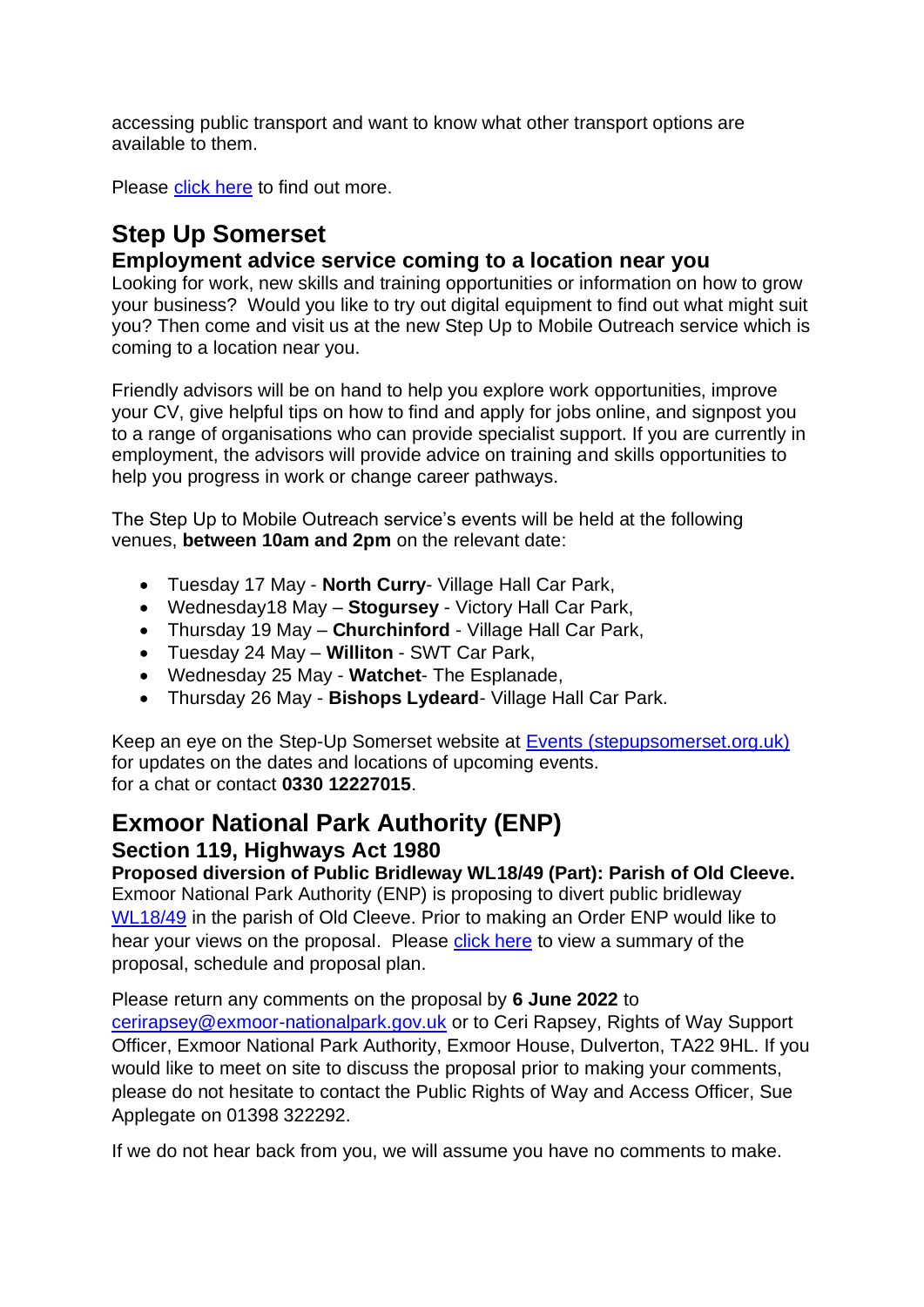## **Quantock Hills AONB**

#### **Please keep dogs on leads**

Just a reminder that it is a legal requirement to keep your dogs on a lead on open access land between 1 March and 31 July.

The Quantock Hills has an abundance of lovely dog walks, although you'll need to be mindful of wildlife and livestock. Please keep dogs on a short lead to avoid disturbing ground nesting birds and help to protect ewes and lambs.

#### **RSPB England**

Here's a great little [video](https://www.facebook.com/watch?v=1276430912878670) from [RSPB England](https://www.facebook.com/RSPBEngland) about ground nesting birds and how we can help to give them space to breed safely.

#### **Devon and Somerset Fire & Rescue Service (DSFRS) Planning a Jubilee Event?**

On 4 June 2022, beacons will be lit by communities across the UK to celebrate the Queen's Platinum Jubilee. Please read the following advice to ensure that you stay safe whilst enjoying the celebrations.

- Please let DSFRS know if you plan to light a beacon.
- Call the (non-emergency fire control number 03333 990014) and state the accurate location (DSFRS recommend using the What3words app).
- Fire control will plot the Jubilee beacons as 'controlled burns' and this will help the fire service avoid sending fire engines to false alarms when they could be responding to a real emergency.

Please [click here](https://www.dsfire.gov.uk/safety/outdoors/jubilee-celebrations?utm_source=Facebook&utm_medium=social&utm_campaign=Orlo) for more helpful advice if you are planning to celebrate the Jubilee.

## **Community Support – What help is out there? Voluntary and Community Sector Support**

#### **Department for Business, Energy and Industrial Strategy Are you eligible for the Boiler Upgrade Scheme from April 2022?**

On 23 May 2022 a new grant scheme for homeowners upgrading from gas boilers to either an Air Source Heat Pump (ASHP) or a biomass boiler may be eligible for a grant of £5,000, or £6,000 if upgrading to a Ground Source Heat Pump (GSHP).

The government will provide grants to encourage property owners to install low carbon heating systems such as heat pumps, through the Boiler Upgrade Scheme (BUS). These grants will help property owners overcome the upfront cost of low carbon heating technologies.

The scheme will be open to domestic and small non-domestic properties in England and Wales. It will run from 2022 to 2025.

Please [click here](https://www.gov.uk/guidance/check-if-you-may-be-eligible-for-the-boiler-upgrade-scheme-from-april-2022?msclkid=d53e6753af6a11ec8609ab845fd2b2ca) to find out more.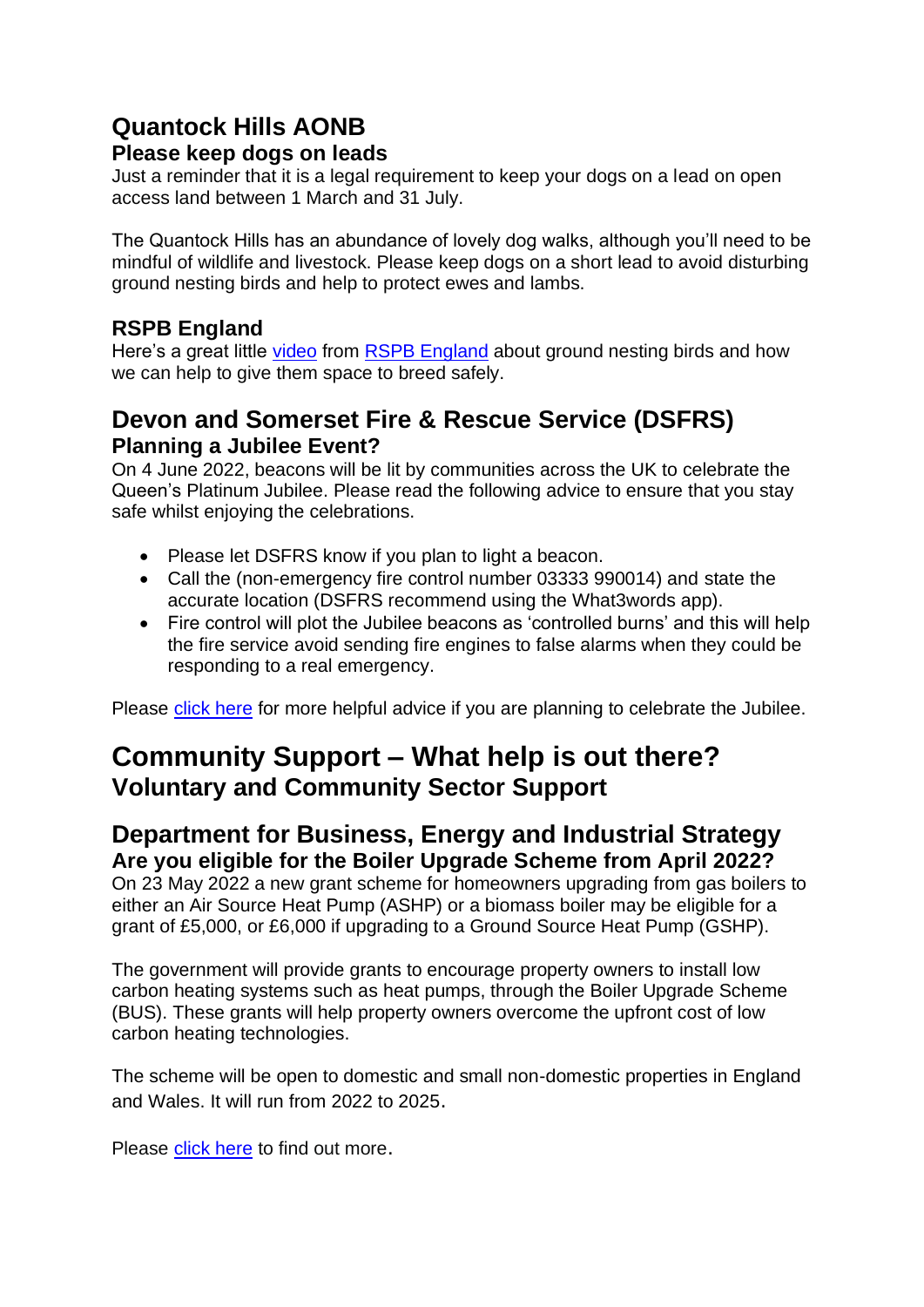## **Somerset Activity Sports Partnership (SASP) Crime Prevention through Sport Fund**

The Crime Prevention Through Sport Fund aims to support projects that use sport and physical activity to reduce violence, crime and anti-social behaviour. This fund is for projects that focus on using activity as a tool to engage and support young people up to the age of 25. Applications that use sport in its widest sense including traditional, informal sports and activities will be considered and encouraged to apply.

SASP are keen to receive applications from the following areas this year: Bridgwater, Yeovil, Taunton, Wellington and Minehead.

SASP are proud to be working in partnership with [Wesport](https://www.wesport.org.uk/) to deliver the Crime Prevention through Sport Fund commissioned by Avon & Somerset Constabulary. Together this partnership will endeavour to support projects that have a considered approach to supporting young people who are involved or are at risk of being involved in criminal activity.

Deadline for applications is noon on **Monday 6 June 2022**. Please [click here](https://www.sasp.co.uk/crime-prevention-fund?fbclid=IwAR18QxnAULNENOH5ymOrvSbwKMZzpE5xBj4bi5R-_rfIGVsLuftEJ93-WEk) for more information.

# **Somerset Community Foundation**

#### **Growing Grants**

Somerset County Council (SCC) has set up Growing Grants to support communityled food projects that make healthier food affordable for everyone.

It is a partnership between the Council and Somerset Community Foundation, assisted by the SCC [Healthy Lifestyles Team](https://choices.somerset.gov.uk/025/send/zing-somerset/) and [Somerset Community Food.](https://somersetcommunityfood.org.uk/)

Growing Grants will support projects that involve:

- growing food as a community effort
- educating local people about healthy food and nutrition
- teaching and supporting people in your community how to shop and cook healthier
- serving balanced and nutritious communal meals
- using food and growing projects to help connect local people to each other
- building networks of community-led food projects.

Groups can usually apply for a grant of between £500 and £5,000, which would need to be spent within 12 months[MS1].

You must submit your application by **5pm Friday 10 June 2022.** SCF will not consider any applications submitted after that date.

Please [click here](https://somersetcf.org.uk/growing) to read the full press release.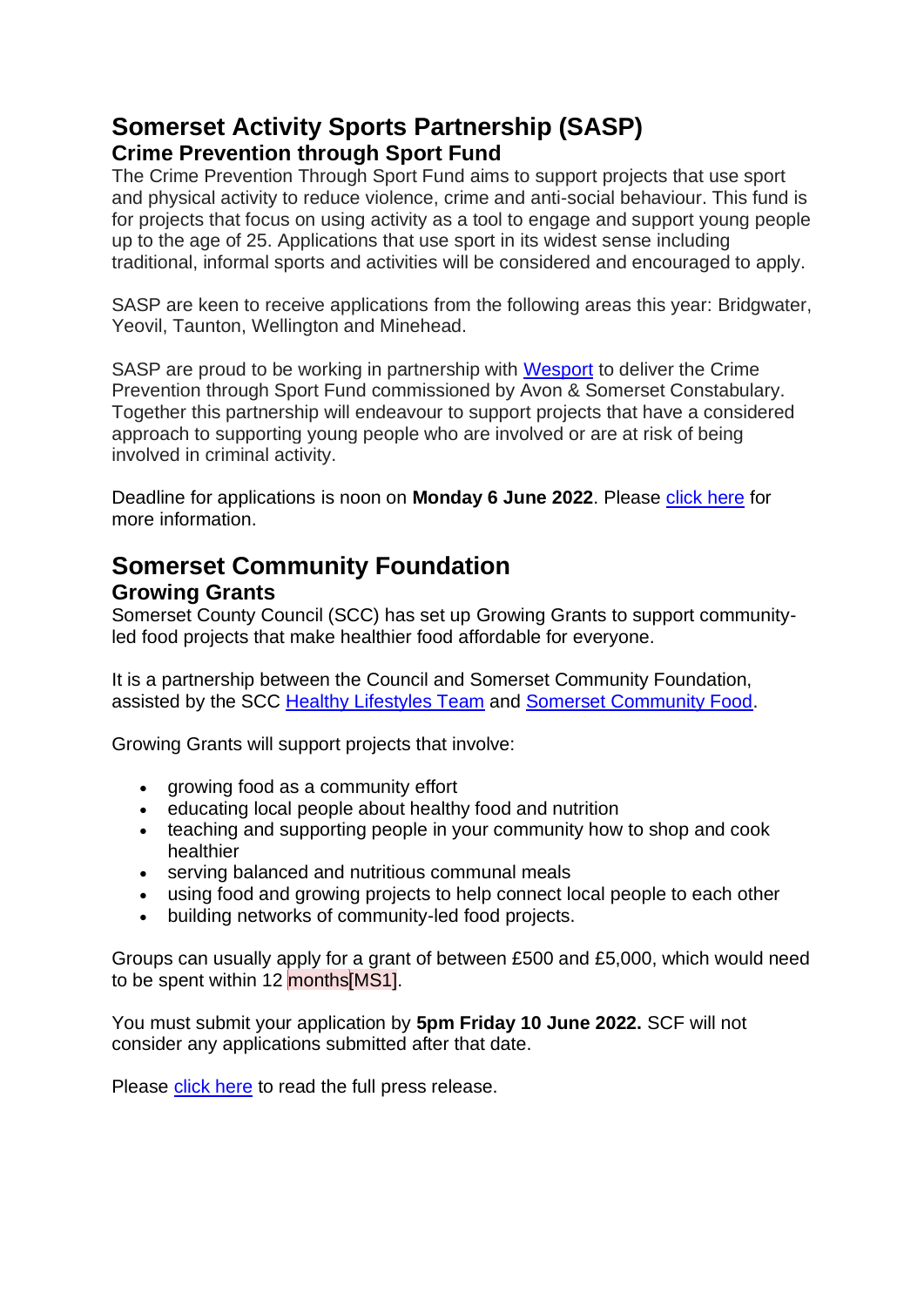## **Spark Somerset**

#### **Free Workshops and networking events for Social Enterprises**

The Somerset Social Entrepreneurs Programme is led by the [School for Social](https://www.the-sse.org/courses/more-about-the-sse-south-west-social-entrepreneurs-programmes/)  [Entrepreneurs](https://www.the-sse.org/courses/more-about-the-sse-south-west-social-entrepreneurs-programmes/) (SSE) in partnership with Somerset Community Foundation, Smart Communities Ltd and Spark Somerset.

#### **Live Social Enterprise Workshop**

**Wednesday 18 May, 11.00am – 1.00pm Albermarle Centre, Taunton**

This live event will explore the fundamentals of Social Enterprise. Come along to hear local success stories, share ideas and experiences, consider your future direction and find out how the Spark Somerset and Smart Communities teams can help you.

Please [click here](https://sparksomerset.org.uk/free-workshops-and-networking-events-social-enterprises) to find out more information.

# **Community Council for Somerset (CCS)**

**Another chance to apply for the Somerset Food Resilience Grant**

A new Food Resilience grant fund is being provided to help Somerset communities that support or directly work to develop food resilience. Any community group, charity, organisation, and agency in Somerset can apply for a maximum of £2,000.

The deadline for applications has been extended to the **31 May 2022** - or when the fund runs out. The grant is funded by Somerset County Council and provided by Smart Communities Ltd.

During the COVID-19 pandemic, food security became a huge focus for communities across the nation. Communities in Somerset came together to help support individuals, families, homeless people and anyone isolated to make sure that everyone in need had access to food through deliveries, collection points, and storage solutions. Often these needs have always in our communities but were unseen by the wider community. Now those groups are being offered additional funding to help continue to tackle those needs and continue the wonderful work undertaken over the last two years.

Please [click here](https://smartcommunities.online/new-food-resilience-grant-fund/) to find out more and make an application.

## **Health and Welfare**

#### **Dementia Action Week 16 – 22 May**

This year the theme of Alzheimer's Society Dementia Action Week is diagnosis. Research shows that the misconception around memory loss being a sign of normal ageing is the biggest barrier to people seeking a dementia diagnosis. With diagnosis rates falling to a five-year low, we want to encourage those who might be living with undiagnosed dementia to get guidance and support so they can feel empowered to take the next step.

As well as the misconception around [memory loss just being part of getting old,](https://newsletters.onyx-sites.io/?mailpoet_router&endpoint=track&action=click&data=WyI2NjM2IiwidHRzeGVycTFtamtrY29nMGtvOGcwZ2trODRvZ2t3YzAiLCIxNDQ3IiwiMzE4OTU0NGFmZjVmIixmYWxzZV0) research found being in denial, and referral times to specialists, are big barriers for those experiencing symptoms to seek a diagnosis.

Please [click here](https://www.alzheimers.org.uk/get-involved/dementia-action-week) for more advice and information.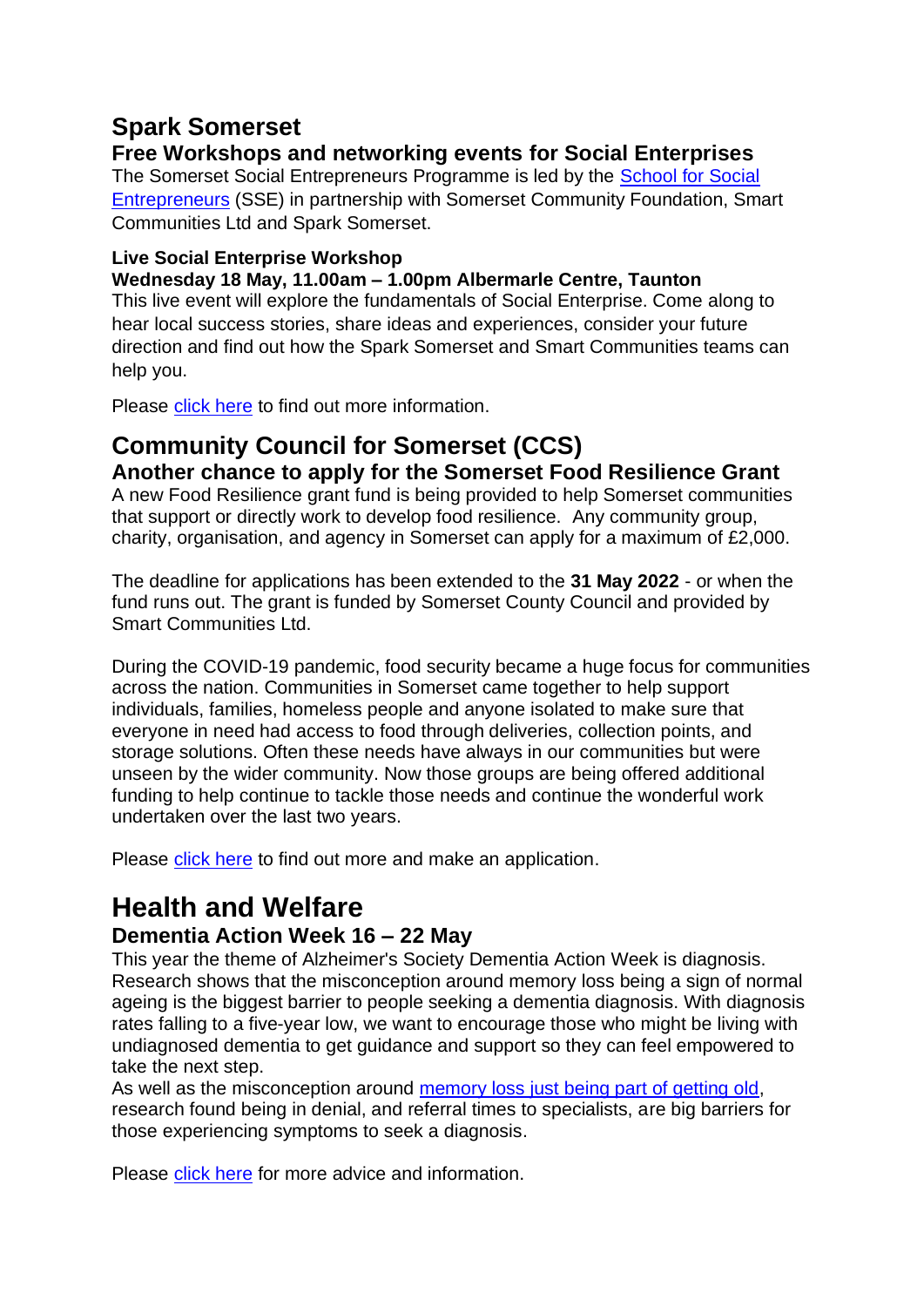## **Clintons Catch Up**

#### **Understanding Dementia**

This week, Clinton meets with [Reminiscence Learning](https://newsletters.onyx-sites.io/?mailpoet_router&endpoint=track&action=click&data=WyI2NjM2IiwidHRzeGVycTFtamtrY29nMGtvOGcwZ2trODRvZ2t3YzAiLCIxNDQ3IiwiNTcyNzgyM2FlN2E1IixmYWxzZV0) to learn more about the work they are doing around dementia awareness ahead of Dementia Action Week (16-22 May).

Please [click here](https://www.youtube.com/watch?v=-tMPJ4mAevo) to watch the video.

#### **Living safely with respiratory infections including COVID-19**

The [Government has published important advice](https://newsletters.onyx-sites.io/?mailpoet_router&endpoint=track&action=click&data=WyI2NjM2IiwidHRzeGVycTFtamtrY29nMGtvOGcwZ2trODRvZ2t3YzAiLCIxNDE5IiwiMTA5MGQ5NzhlMTg5IixmYWxzZV0) for people with symptoms of respiratory infections, such as COVID-19; people with a positive COVID-19 test result and their contacts; and advice on safer behaviours for everyone.

There are simple things you can do in your daily life that will help reduce the spread of COVID-19 and other respiratory infections, such as flu and protect those at highest risk.

Things you can choose to do are:

- Get vaccinated.
- Wear a face covering or a face mask.
- Let fresh air in if meeting others indoors.
- Stay at home if you have [symptoms](https://newsletters.onyx-sites.io/?mailpoet_router&endpoint=track&action=click&data=WyI1MjEiLCIxbWRhbWxvZnRhbjRnb2d3ODRrZ2s0azhzOHdzd3c0YyIsIjE0MTciLCI3MDMyNWYxYzNmODEiLGZhbHNlXQ)
- Cover your coughs and sneezes
- Practise good hygiene:

If you have symptoms of a respiratory infection, such as COVID-19, and you have a high temperature or do not feel well enough to go to work or carry out normal activities, you are advised to try to stay at home and avoid contact with other people.

Please [click here](https://www.gov.uk/guidance/people-with-symptoms-of-a-respiratory-infection-including-covid-19#what-to-do-if-you-have-symptoms-of-a-respiratory-infection-including-covid-19-and-have-not-taken-a-covid-19-test) to read the guidance on what to do if you have symptoms but have not taken a test.

#### **Spring Booster Jabs**

SCC's Public Health team is urging older and more vulnerable residents to take up the offer of a free, further COVID-19 booster vaccine.

The Joint Committee on Vaccination and Immunisation (JCVI), as part of its latest review of the UK vaccination programme, has recommended an additional spring booster dose for our most vulnerable individuals. People aged 75 years and older, residents in care homes for older people, and those individuals aged 12 and over with weakened immune systems, are being offered a spring booster of coronavirus (COVID-19) vaccine.

The Spring Booster is being rolled out for these groups of people because they are at higher risk of developing severe complications from COVID-19. Protection from their previous vaccinations may be lower and may decline more quickly over time. If the number of infections increases over the summer, this booster should help to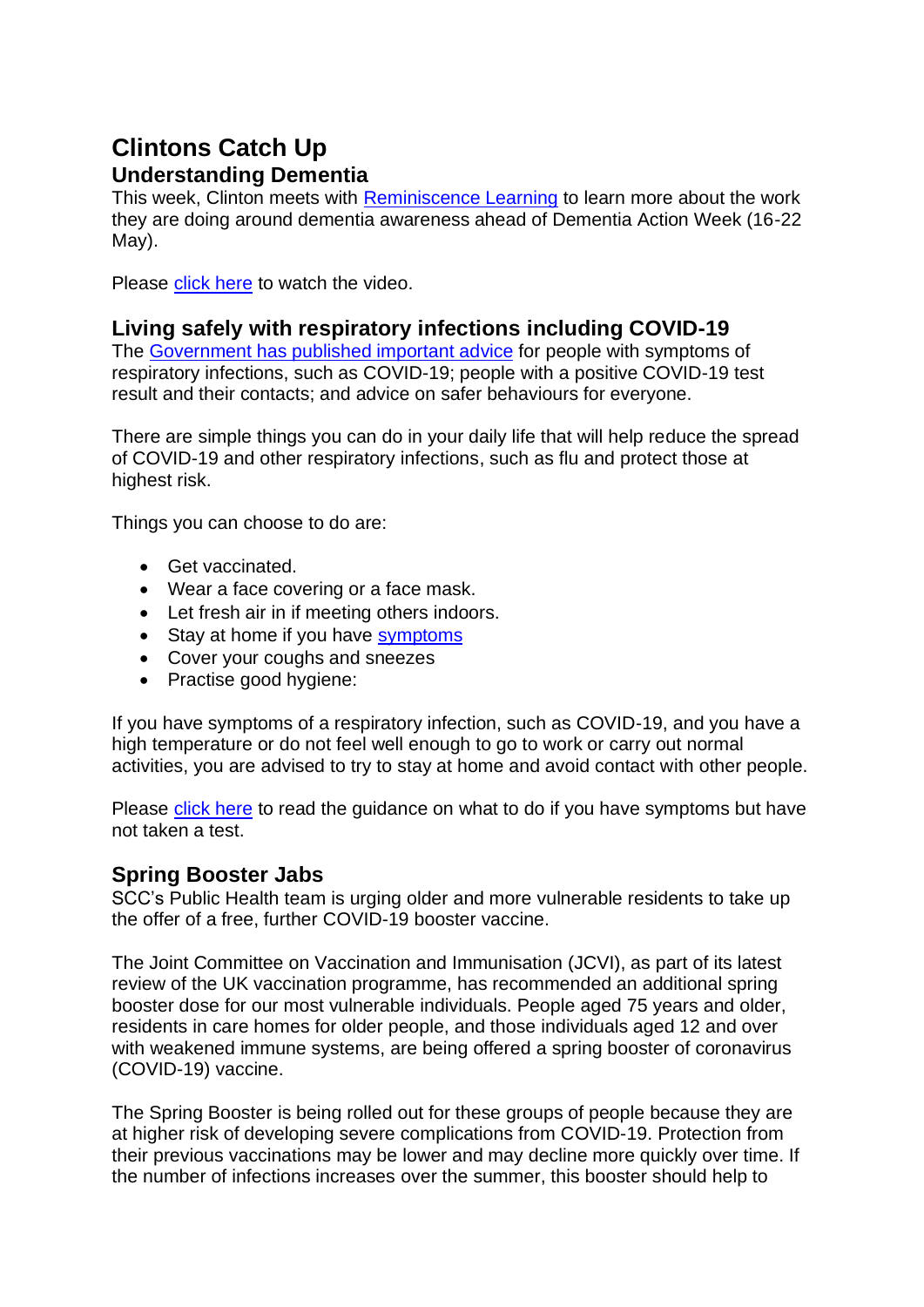reduce their risk of developing serious illness and being admitted to hospital with COVID-19.

Across Somerset, there are more than 80 thousand people eligible to receive their spring booster. They will be contacted by the NHS when it is their turn to receive the vaccine, although anyone eligible who has had six months since their last booster can also go online to book through the [National Booking System](https://bit.ly/SomersetCovidBookings) or by calling 119 for an appointment.

There are also plenty of walk-in appointments available across the county. Please check the local NHS website: [COVID-19 vaccinations in Somerset](https://www.somersetccg.nhs.uk/covid-vaccines/) to find clinics in your area or use the national portal to find a clinic: [www.nhs.uk/grab-a-jab.](https://newsletters.onyx-sites.io/?mailpoet_router&endpoint=track&action=click&data=WyI1MjEiLCIxbWRhbWxvZnRhbjRnb2d3ODRrZ2s0azhzOHdzd3c0YyIsIjEzOTkiLCJhYjE5NmExNWJkMmUiLGZhbHNlXQ)

NHS staff are ready to welcome you whether it's for your first, second, or third dose.

#### **Coronavirus Helpline Update**

In line with the lifting of Government restrictions the Coronavirus Support Helpline is now closed having taken over 18,000 calls from Somerset residents who needed help during the pandemic.

Anyone in need of Coronavirus-related support should contact their local authority from now on:

**Somerset West and Taunton Council** call **0300 304 8000 Mendip District Council** call **0300 303 8588 Sedgemoor District Council** call **0300 303 7800 South Somerset District Council** call **01935 462462 Somerset County Council on 0300 123 2224**

#### **Need to seek help?**

If you, or someone you know are feeling like things are too much, please know that you / they don't have to be alone. Here are some numbers of organisations that can help:

- Samaritans 116 123
- CALM 0800 58 58 58
- ChildLine 0800 1111
- Anxiety UK 03444 775 774
- Mind 0300 123 3393
- Somerset Domestic Abuse helpline 0800 69 49 999

## **Crime / Safeguarding Crimestoppers**

#### **"What would you do?"**

This is a programme to raise awareness of crime affecting children, young people and their families in our communities. It gives them a voice about how they feel about crime and skills to be resilient against it; whilst giving communities messages on how to report and how to access help. The clear message of Crimestoppers is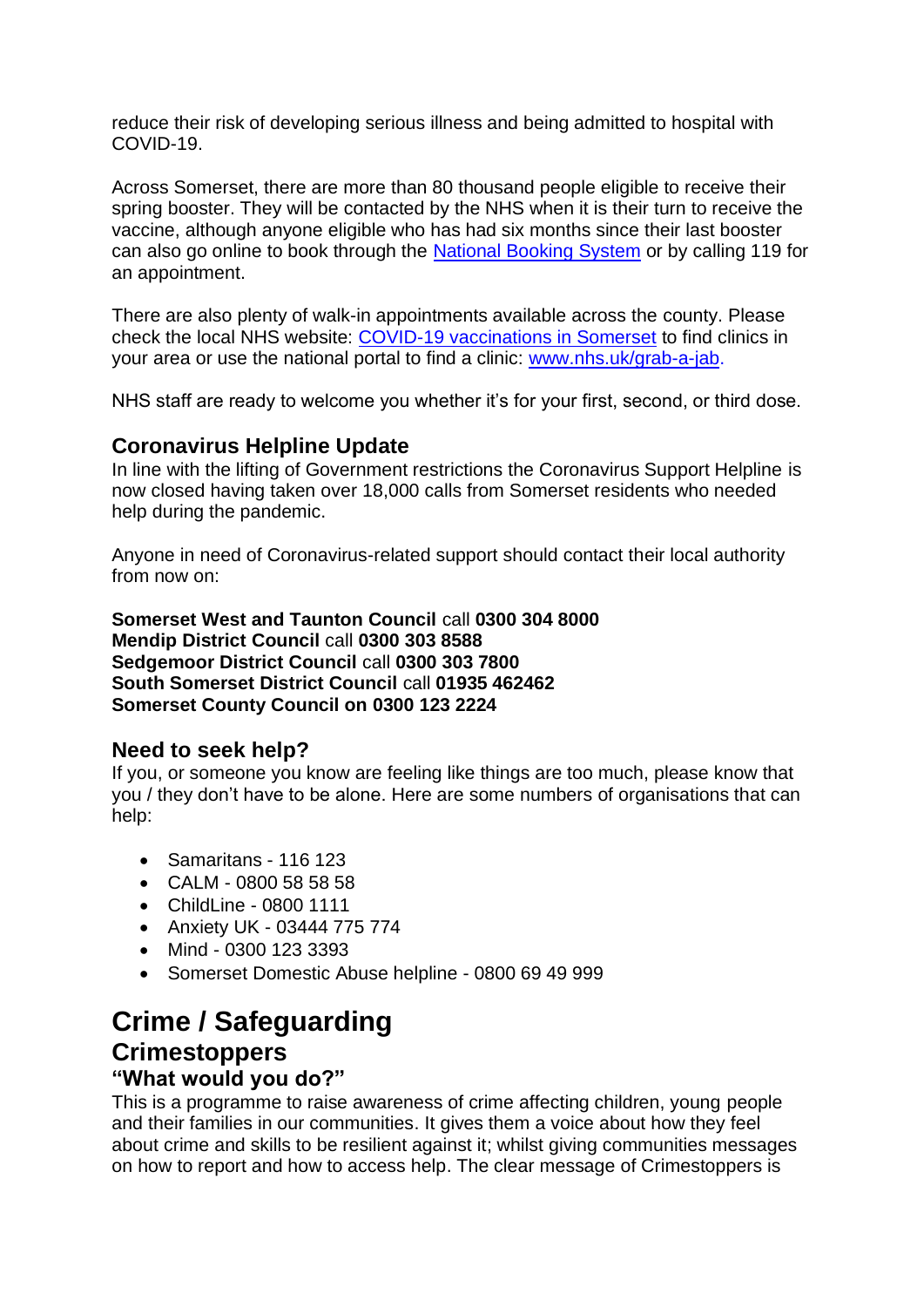helping communities to speak up, stop crime and stay safe whilst remaining 100% anonymous. Always.

Crimestoppers is looking forward to bringing their showcase of 'What Would You Do?' with Danesfield School, Williton to the Regal Theatre, Minehead on **Monday 20 June, 6-8pm**. It promises to be very powerful indeed, and the children are working so hard on it.

Invitations to watch will be out soon via Eventbrite but the team are keen to have some community agencies involved to meet and greet families and let them know what help is available should they need it.

Please contact [Karen.MacDonald@crimestoppers-uk.org](mailto:Karen.MacDonald@crimestoppers-uk.org) if you have a stand or person who would like to take part in the meet and greet between 5.30 – 6.15pm on the 20 June at the Regal Theatre, Minehead.

Please [click here](https://crimestoppers-uk.org/about-the-charity/who-we-work-with/trusts-and-foundations/what-would-you-do?msclkid=33055d7cd07311ec9ad3ebecbc83ac0c) to find out more information about the project.

# **Avon and Somerset Police (ASP)**

#### **UK-wide Firearms surrender campaign**

ASP are appealing for people to hand in any unwanted guns during a two-week surrender of firearms and ammunition which started on Thursday 12 May.

Many firearms are held in innocence and ignorance of their illegality or are overlooked and forgotten in people's homes. Others are acquired and distributed by criminal networks to harm, threaten or intimidate.

This surrender, which is being co-ordinated nationally by the National Police Chiefs Council (NPCC) and The National Ballistics Intelligence Service (NABIS), gives people the chance to dispose of firearms or ammunition in a safe place and will be held for two weeks, running until **Sunday 29 May.**

During the fortnight, those surrendering firearms will not face prosecution for the illegal possession upon surrender and can remain anonymous.

Surrendering unwanted, unlicensed weapons stops the risk of them falling into the wrong hands and being used to commit criminal offences.

Firearms can be surrendered at any police station  $-$  ASP encourage members of the [public to click on this link for more details of station locations and full opening times](https://www.avonandsomerset.police.uk/contact/police-stations/).

#### **Reminder - StreetSafe**

Did you know that you can now use the [StreetSafe](https://www.facebook.com/avonandsomersetpolice/videos/782310946067793) online tool to anonymously report locations where you feel unsafe? These reports provide insight that help to shape local policing and make the streets safer for everyone[MS2].

StreetSafe is a pilot service for anyone to anonymously tell the Police about public places where you have felt or feel unsafe, because of environmental issues, e.g.,